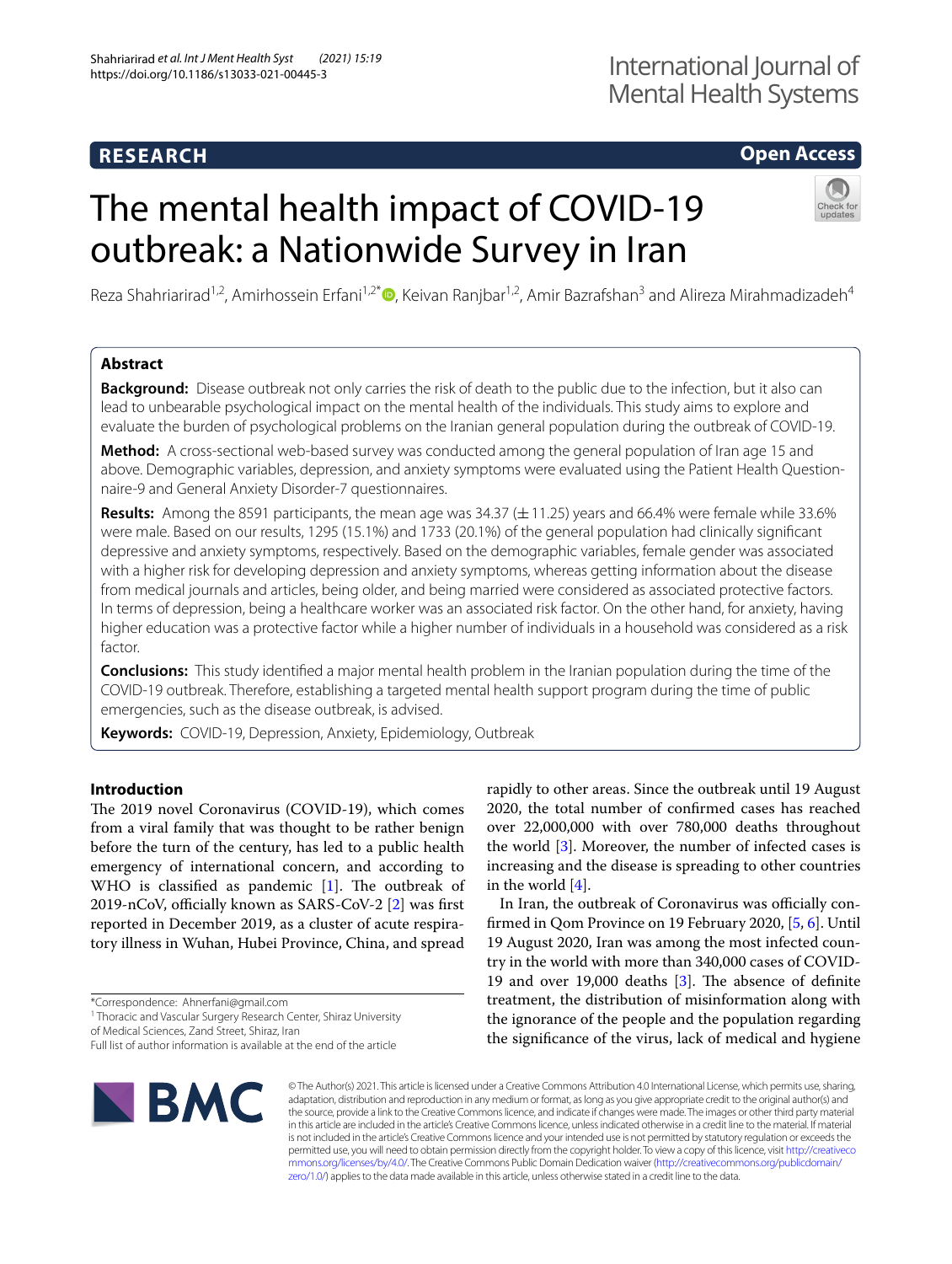supplies such as disinfectants, and masks have triggered the general population towards an increased anxiety level throughout the country [[7\]](#page-11-4). Although no strict restriction has been exercised by the government for quarantining the cities, the number of travels to several provinces has been radically declined and staying indoors is widely broadcasted and advised. Furthermore, crowded places such as universities, schools, mosques, and some cultural and tourist sites have been closed until further notice. All these factors along with boredom and loneliness due to having less human interaction can pose a burden on citizens' mental wellbeing [\[8](#page-11-5), [9\]](#page-11-6).

Based on the evidence demonstrating the mental health impact on individuals of previous outbreaks, such as Severe acute respiratory syndrome (SARS) [[10](#page-11-7)] and Middle East Respiratory Syndrome (MERS) [\[11](#page-11-8)], this study aims to explore and evaluate the depressive and anxiety symptoms on the Iranian general population during the outbreak of COVID-19, to provide supporting data for introducing targeted mental health support programs for the individuals during this outbreak.

## **Methods**

## **Study design and participants**

Estimation of the sample size was done based on a study by Zhong et al. [[12](#page-11-9)] by using  $n=Z^2 * P(1-P)/d2$ , by assuming a minimum prevalence of no knowledge 10%, confidence level = 95%, and d(margin of error) = 0.01. The calculated sample size of this study was 1382 participants, and with design  $effect = 2.5$  reaching a sample size of nearly 3500 participants. This cross-sectional web-based survey was carried out through various social media platforms such as Instagram, WhatsApp, and Telegram. The link of the questionnaire was shared through social media in which participants could view the questions simply by clicking on the link and answer the questions. Inclusion criteria regarded all participants from 15 years and above. Also, the questionnaire was noncommercial and voluntary.

# **Data collection**

The questionnaire was answered by over 8500 participants anonymously from the 2nd to the 8th of March 2020. Demographic variables included age, gender, marital status, occupation (healthcare workers and nonhealthcare workers), place of residence (apartment, dorm, and house), province, and the number of people living together. Also, the source of the individuals' information about the disease included social media and the internet, television, family, and friends, scientifc journals and articles, as well as health care providers such as physicians and nurses were collected. Participants rated each source of information from 1 to 5 (1 as no or very low use of source and 5 as a main and dominant source). Scores≥3 were categorized as a considerable source of information.

#### **Designed questions about the threat of COVID‑19**

Five questions were assigned to evaluate the individuals' fear of the disease, and consisted of fve possible answers ranging from "completely agree" to "completely disagree". These questions are included in Table [3.](#page-7-0)

Furthermore, three questions were designed to evaluate the individuals' perspective about the risks of the disease regarding oneself, one's family members, and place of residence with answers varying from yes, no, and no opinion. These questions are included in Table [3](#page-7-0).

The last question in this part was whether the participant had a history of travel within the last 30 days.

#### **Anxiety symptoms**

In order to assess the participants' anxiety symptoms, we used the Persian version of GAD-7 (Generalized Anxiety Disorder-7), which its validity and reliability were proved in previous studies [\[13](#page-11-10)]. In this questionnaire, seven questions were asked to assess the frequency of anxiety within the last 14 days, with each question having a range of scores from 0 to 3. The higher the score, the higher functional impairment due to anxiety (ranging from 0 to 21). A score of 0–4, 5–9, 10–14 and 15–21 were referred to as minimal, mild, moderate, and severe anxiety symptoms, respectively. A cutoff score  $\geq 10$  was defined as cases with "Anxiety" with a sensitivity of 77% and specifcity of 82% [[14,](#page-11-11) [15](#page-11-12)].

#### **Depression symptoms**

In order to measure depression symptoms, the Persian version of the Patient Health Questionnaire-9 (PHQ-9) was used since its validity and reliability were proved in previous studies. It is considered as a multipurpose screening tool for monitoring, diagnosing, and determining the severity of depression [[16](#page-11-13), [17\]](#page-11-14). Nine questions were designed for evaluating the depression status of the participants with answers consisting of "Never", "Some days", "Most of the time" and "Always". They were allocated scores from 0 to 4, respectively. The questionnaire consisted of two main questions, "Little interest or pleasure in activities" and "Feeling sad, depressed or hopeless". If the participant answered "never" or "Some days" to both questions, the participant was required not to answer the remaining questions of this questionnaire and was labeled as no depression symptoms in our results. The data scale ranged from 0 to 27 and scores of under 5, 5–9, 10–14, 15–19, and 20–27 were referred to as minimal, mild, moderate, moderate to severe, and severe depression symptoms, respectively [\[18,](#page-11-15) [19\]](#page-11-16). A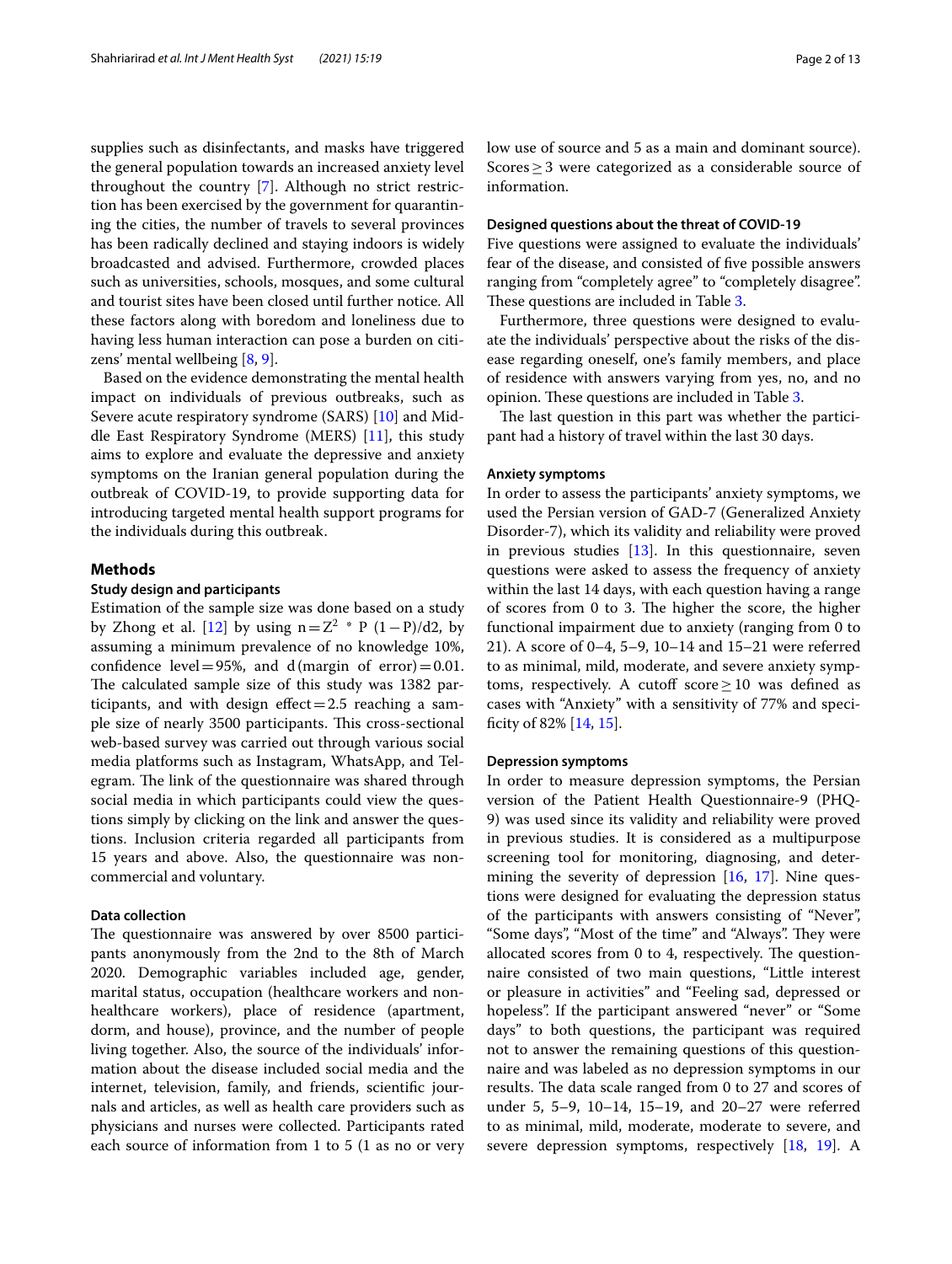cutoff score of 10, which provides adequate sensitivity (88%) and specifcity (88%), was considered for categorizing "Depression" [\[19](#page-11-16)]. Also, a question was asked whether answering the above-mentioned questions has afected the individual's performance in the mentioned period of time. If the answer was no, the data was ineligible and discarded from the study due to the absence of a depressive disorder.

#### **Statistical analysis**

All the statistical analyses were performed by using Microsoft Excel 2007 (Microsoft Corp., Redmond, USA) and statistical package for social sciences (SPSS Inc., Chicago, IL, USA) version 26.0. Data are presented as mean $\pm$ standard deviation (SD) and proportions as appropriate. The Chi-square test or Fisher's exact test was used to compare categorical data. P-values < 0.05 were considered statistically signifcant (two-tailed). Confdence interval (CI) of 95% and the unadjusted odds ratio were used to determine the relationship between various groups. Logistic regressions were performed on variables that were signifcant in bivariate analyses/Chisquare test.

### **Results**

In our study, 8591 flled questionnaires were received from the participants, who were from 15 to 87 years old (mean =  $34.37 \pm 11.25$ ). The frequency of female participants was 5703 (66.4%) and 2888 (33.6%) were males.

As the results of our study and the scoring system from PHQ-9 show, 6680 (77.8%) of the participants had no depression symptoms, 76 (0.9%) had minimal, 540 (6.3%) had mild, 588 (6.8%) had moderate, 415 (4.8%) had moderately severe, and 292 (3.4%) cases had severe depression symptoms. Based on the cutoff mentioned in our study, 1295 (15.1%) had clinically signifcant depressive symptoms, while 7296 (84.9%) had no depression.

Based on GAD-7 scoring and our results, 3594 (41.8%) of participants had minimal, 3264 (38%) had mild, 1146 (13.3%) had moderate, and 587 (6.8%) cases had severe anxiety symptoms. Therefore, based on the cutoff mentioned above, 6858 (79.8%) of the participants had no anxiety, while 1733 (20.2%) had clinically signifcant anxiety symptoms. Table [1](#page-3-0) demonstrates depression and anxiety symptoms among the participants, based on their demographic features.

Participants were asked where they obtained the disease-related information. The findings showed that social media and the internet accounted for 82.9% of their information, family and friends 52.7%, scientifc articles and journals 47.7%, physicians and nurses 67.4%, and TV and Radio 46.4%.

Based on the data from our survey, the highest depression rate was among the residence of Semnan, North Center of Iran (33.3%) and the lowest was in Lorestan, west of Iran (4.5%). Also, the highest frequency of participants with anxiety (83.9%) was seen in Alborz Province, Northern Iran, and the lowest (11.4%) in Lorestan. The Additional file [1,](#page-10-2) as provided in supplementary data, demonstrates the distribution of depression and anxiety among the participants based on their place of residence (province).

Considering the participants' demographic features, based on chi-square test analysis, a statistically signifcant associations were observed between age, gender, occupation, and marital status with depression symptoms (P. value  $<$  0.05). There was no statistically significant association between depression and the participants' education, living place (house, apartment or dorm), the number of living individuals in a household, and the history of travel (P. value=0.071, 0.365, 0.120, and 0.113, respectively). There was a significant correlation between age group, sex, education, marital status, and the number of living individuals together with anxiety (P. value  $< 0.005$ ). However, there was no signifcant correlation between the place of residence, the history of travel, and occupation with anxiety (P. value $=0.615$ , 0.608, 0.642, respectively). Nevertheless, a signifcant association was seen between the source of information of the participants and their level of depression and anxiety (P. value < 0.001 and 0.008, respectively).

Multiple logistic regression was performed in which the depression and anxiety were taken as a dependent while age, gender, marital status, education status, living location, history of travel, and source of information were taken as an independent factor. The findings of multiple logistic regression showed that for depression, age [β: - 0.30; OR 0.970; P. value < 0.001], male gender [β: -0.454; OR: 0.635; P. value<0.001], being single [β: 0.293; OR: 1.340; P. value  $< 0.001$ ] were significantly associated with depression. Therefore, younger age, female gender, and being single were independent factors for depression. Also obtaining information from scientifc articles and journals was signifcantly associated with not developing depression [for non-user/user: β: 0.231; OR: 1.260; P. value  $< 0.001$ ].

Furthermore, regarding anxiety, multiple regression analysis demonstrated age [ $β$ : - 0.024; OR: 0.976; P. value < 0.001] and male gender [β:  $-$  0.362; OR: 0.696; P. value < 0.001] were significantly associated with anxiety. Therefore, younger age and female gender were independent factors for anxiety. Moreover, obtaining information from scientifc articles and journals was signifcantly associated with not developing anxiety [for non-user/user: β: 0.126; OR: 1.135; P. value = 0.030]. The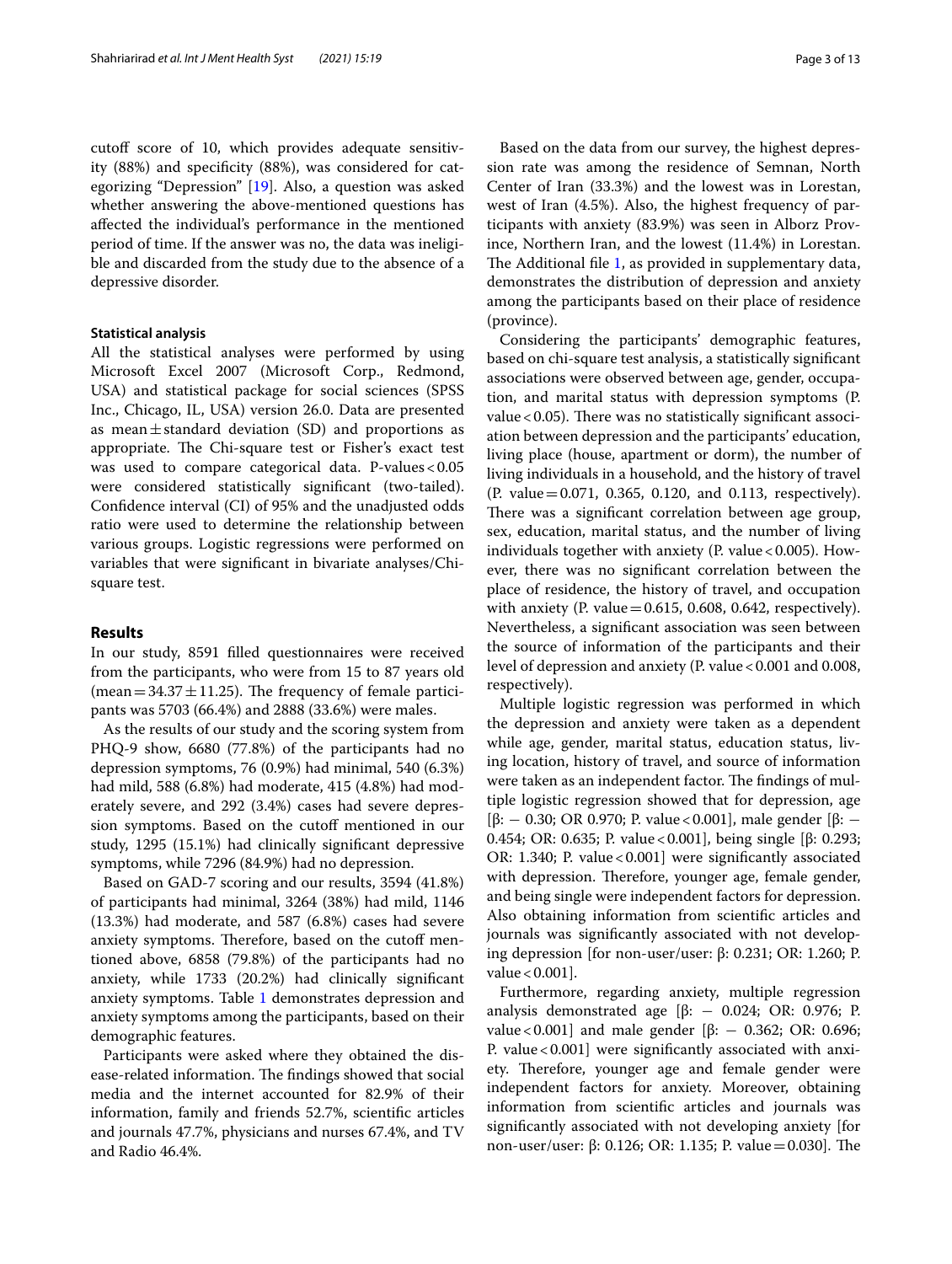<span id="page-3-0"></span>

| Frequency<br>Variables                  |      | $n = 1295 (%)$<br>Depressive<br>symptoms <sup>a</sup> | No depression<br>$n = 7296 (%)$ | OR <sup>b</sup> (95% Cl) | $n = 1733(96)$<br>symptoms <sup>a</sup><br>Anxiety | $n = 6858 (%)$<br>No anxiety | OR (95% CI)           |
|-----------------------------------------|------|-------------------------------------------------------|---------------------------------|--------------------------|----------------------------------------------------|------------------------------|-----------------------|
| Age group (years)                       |      |                                                       |                                 |                          |                                                    |                              |                       |
| $\leq$ 20 <sup>a</sup>                  | 894  | 199 (22.3)                                            | 695 (77.7)                      |                          | 221 (24.7)                                         | 673 (75.3)                   |                       |
| $21 - 30$                               | 2533 | 491 (19.4)                                            | 2042 (80.6)                     | $1.19(0.99 - 1.43)$      | 618 (24.4)                                         | 1915 (75.6)                  | $1.02(0.85 - 1.22)$   |
| $31 - 40$                               | 2978 | 414 (13.9)                                            | 2564 (86.1)                     | $1.77(1.47 - 2.14)^{*}$  | 595 (20)                                           | 2383 (80)                    | $1.32(1.10 - 1.57)$ * |
| $41 - 50$                               | 1351 | 139(10.3)                                             | 1212 (89.7)                     | $2.50(1.97-3.16)$ *      | 222 (16.4)                                         | 1129 (83.6)                  | $1.67(1.36 - 2.06)^*$ |
| $>50$                                   | 820  | 50(6.1)                                               | 770 (93.9)                      | $4.41(3.18 - 6.11)*$     | 74(9)                                              | 746 (91)                     | 3.31 (2.49-4.39)*     |
| Sex                                     |      |                                                       |                                 |                          |                                                    |                              |                       |
| Male                                    | 2888 | 330 (11.4)                                            | 2558 (88.6)                     | $1.58(1.38 - 1.81)^*$    | 475 (16.4)                                         | 2413 (83.6)                  | $1.44(1.28 - 1.62)$ * |
| Female <sup>a</sup>                     | 5703 | 965 (16.9)                                            | 4738 (83.1)                     |                          | 1258 (22.1)                                        | 4445 (77.9)                  |                       |
| Marital                                 |      |                                                       |                                 |                          |                                                    |                              |                       |
| Single                                  | 3544 | 697 (19.7)                                            | 2847 (80.3)                     | $0.55(0.49 - 0.62)^*$    | 825 (23.3)                                         | 2719 (76.7)                  | $0.72(0.66 - 0.80)*$  |
| Married <sup>a</sup>                    | 5047 | 598 (11.8)                                            | 4449 (88.2)                     |                          | 908 (18)                                           | 4139 (82)                    |                       |
| Occupation                              |      |                                                       |                                 |                          |                                                    |                              |                       |
| Health worker <sup>a</sup>              | 1774 | 301 (17)                                              | 1473 (83)                       | $1.20(1.04 - 1.38)$ *    | 365 (20.6)                                         | 1409 (79.4)                  | $1.04(0.91 - 1.17)$   |
| Non-health worker                       | 6817 | 994 (14.6)                                            | 5823 (85.4)                     |                          | 1358 (20.1)                                        | 5449 (79.9)                  |                       |
| Education                               |      |                                                       |                                 |                          |                                                    |                              |                       |
| Under diploma <sup>a</sup>              | 548  | 98 (17.9)                                             | 450 (82.1)                      |                          | 140 (25.5)                                         | 408 (74.5)                   |                       |
| Diploma                                 | 1590 | 220 (13.8)                                            | 370 (86.2)                      | $1.36(1.05 - 1.76)^*$    | 317 (19.9)                                         | 1273 (80.1)                  | $1.38(1.10 - 1.73)$ * |
| Academic                                | 6453 | 977 (15.1)                                            | 5476 (84.9)                     | $1.22(0.97 - 1.54)$      | 1276 (19.8)                                        | 5177 (80.2)                  | $1.39(1.14 - 1.70)$ * |
| Living place                            |      |                                                       |                                 |                          |                                                    |                              |                       |
| House/villa <sup>a</sup>                | 3238 | 478 (14.8)                                            | 2760 (85.2)                     |                          | 640 (19.8)                                         | 2598 (80.2)                  |                       |
| Apartment                               | 5164 | 782 (15.1)                                            | 4382 (84.9)                     | 0.97 (0.86-1.10)         | 1058 (20.5)                                        | 4106 (79.5)                  | $0.96(0.86 - 1.07)$   |
| Dormitory                               | 189  | 35 (18.5)                                             | 154(81.5)                       | $0.76(0.52 - 1.11)$      | 35 (18.5)                                          | 154(81.5)                    | 1.08 (0.74-1.58)      |
| Number of individuals in each household |      |                                                       |                                 |                          |                                                    |                              |                       |
| $1 - 4$                                 | 7109 | 1052 (14.8)                                           | 6057 (85.2)                     | $1.13(0.97 - 1.32)$      | 1404 (19.7)                                        | 5705 (80.3)                  | $1.16(1.01 - 1.33)^*$ |
| Above 4 <sup>ª</sup>                    | 1482 | 243 (16.4)                                            | 1239 (83.6)                     |                          | 329 (22.2)                                         | 1153 (77.8)                  |                       |
| History of travel                       |      |                                                       |                                 |                          |                                                    |                              |                       |
| Yes                                     | 1950 | 316 (16.2)                                            | 1634 (83.8)                     | $0.89(0.78 - 1.03)$      | 385 (19.7)                                         | 1565 (80.3)                  | $1.04(0.91 - 1.18)$   |
| $\sum_{i=1}^{d}$                        | 6641 | 979 (14.7)                                            | 5662 (85.3)                     |                          | 1348 (20.3)                                        | 5293 (79.7)                  |                       |
| Source of information                   |      |                                                       |                                 |                          |                                                    |                              |                       |
| Social media/internet <sup>a</sup>      | 7119 | 1066(15)                                              | 6053 (85)                       |                          | 1413 (20.1)                                        | 5688 (79.9)                  |                       |
| Physicians and nurses                   | 5794 | 859 (14.8)                                            | 4935 (85.2)                     | $1.01(0.92 - 1.12)$      | 1147 (19.8)                                        | 4647 (80.2)                  | $1.01(0.92 - 1.10)$   |
| Family or friends                       | 4513 | 680 (15.1)                                            | 3833 (84.9)                     | 0.99 (0.89-1.10)         | 886 (19.6)                                         | 3627 (80.4)                  | $1.02(0.93 - 1.12)$   |
| Scientific articles and journals        | 4101 | 556 (13.6)                                            | 3545 (86.4)                     | $1.12(1.01 - 1.25)^*$    | 778(19)                                            | 3323 (81)                    | $1.06(0.96 - 1.17)$   |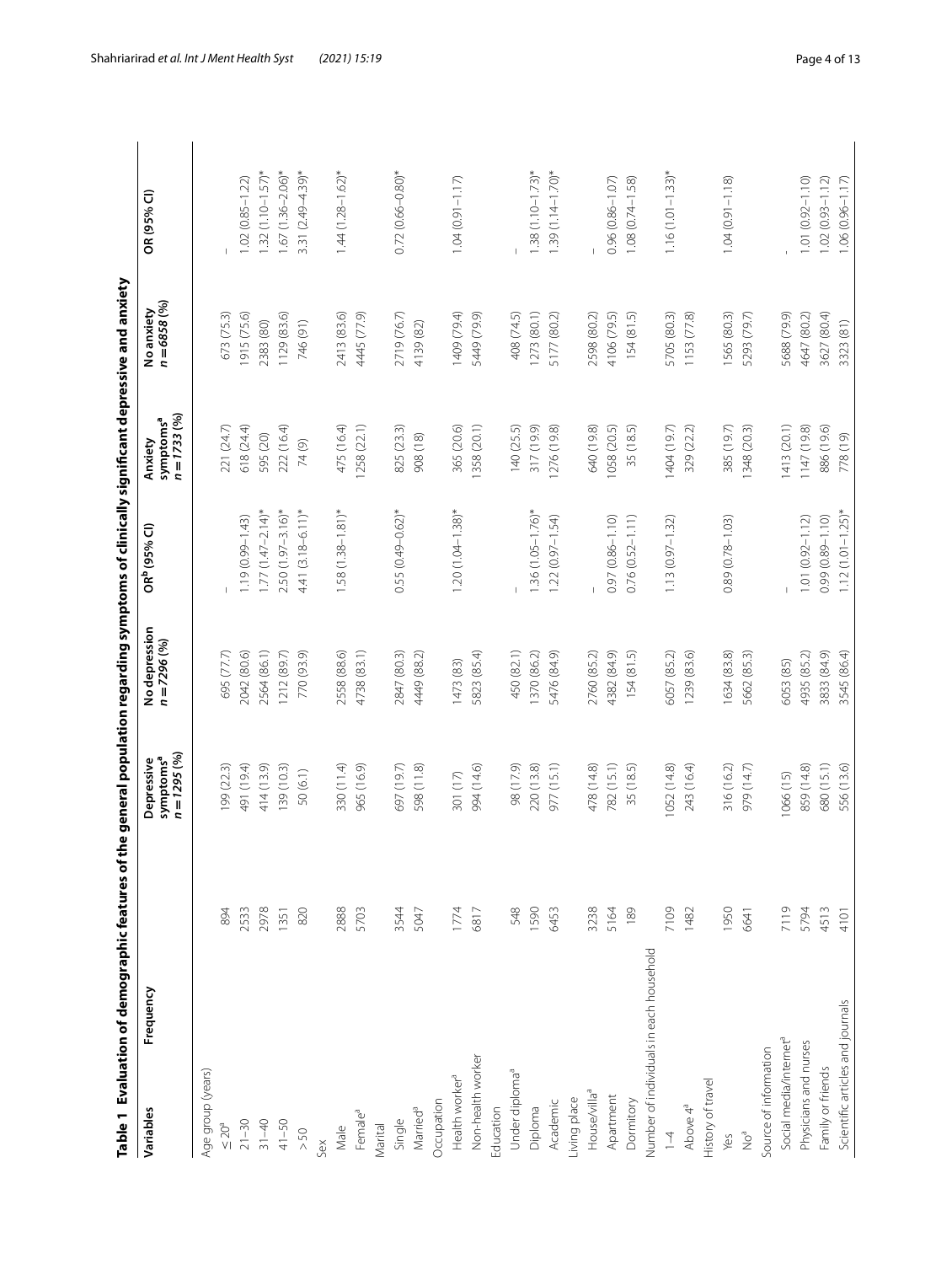| Ξ                     |
|-----------------------|
|                       |
|                       |
|                       |
|                       |
|                       |
|                       |
|                       |
|                       |
| Ľ                     |
|                       |
|                       |
|                       |
| ۹                     |
|                       |
|                       |
| r                     |
|                       |
| 5<br>Í<br>ł<br>٦<br>r |
|                       |
|                       |

| fable 1 (continued)      |           |      |                                                     |                               |                          |                                                  |                                    |                     |
|--------------------------|-----------|------|-----------------------------------------------------|-------------------------------|--------------------------|--------------------------------------------------|------------------------------------|---------------------|
| ariables                 | Frequency |      | Depressive<br>symptoms <sup>a</sup><br>1 = 1295 (%) | lo depression<br>$= 7296 (%)$ | OR <sup>b</sup> (95% CI) | Anxiety<br>symptoms <sup>a</sup><br>n = 1733 (%) | $n = 6858(%)$<br><b>Vo anxiety</b> | OR (95% CI)         |
| elevision/radio          |           | 3987 | 16(15.5)                                            | 3371 (84.9)                   | $0.96(0.87 - 1.07)$      | 919 (20.5)                                       | (168(79.5))                        | $0.96(0.87 - 1.06)$ |
| Indicate reference level |           |      |                                                     |                               |                          |                                                  |                                    |                     |

<sup>a</sup> Indicate reference level<br><sup>b</sup> Indicator of unadjusted odds ratio, based on chi-square test<br>\*Significant compared to the reference level; Pseudo-r-square: 2.4% <sup>b</sup> Indicator of unadjusted odds ratio, based on chi-square test

\*Significant compared to the reference level; Pseudo-r-square: 2.4%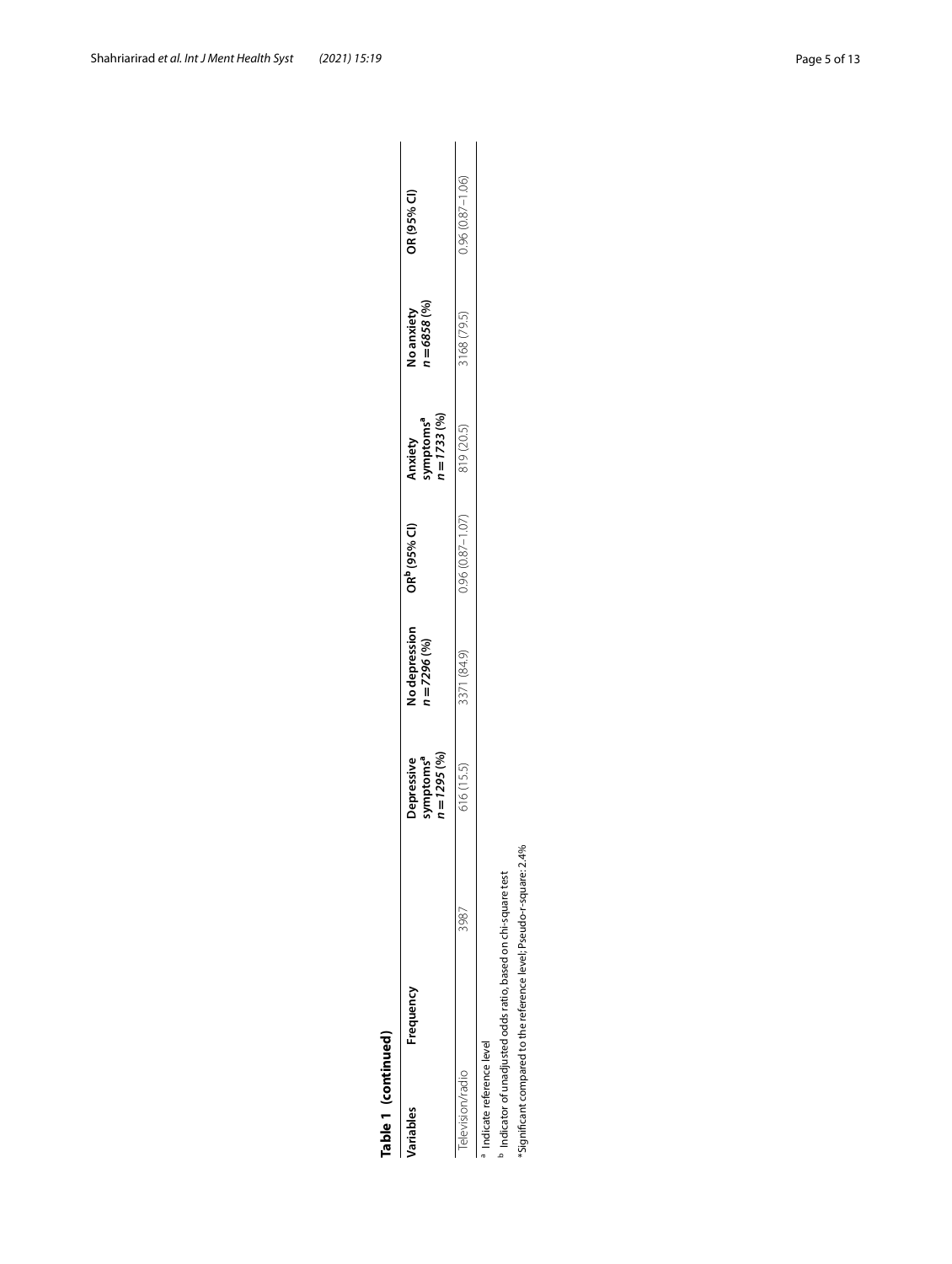results of multivariate regression analysis are demonstrated in Table [2](#page-6-0).

A series of questions regarding the risk and concerns about contracting the Corona virus and their presumption regarding the risk of infection were asked from the participants (Table [3\)](#page-7-0). Based on our data, the individuals who were not worried or had no opinion about their own risk of contracting the disease and their family members or their living location being afected had a signifcantly less level of depression and anxiety compared to those who answered yes. Those who had no anxiety about contracting the disease and those who had no opinion on whether or not they are afraid of being infected had a signifcantly low rate of depression and anxiety (P. value <  $0.001$ ). Table [4](#page-8-0) demonstrates the association between the attitude towards the risk of infection and depression and anxiety disorder. Also, Figs. [1](#page-9-0) and [2](#page-10-3) demonstrate the distribution of depression and anxiety disorder symptom types among the general population based on their demographic features, respectively.

# **Discussion**

Similar to other studies in the literature, several studies about the impact of public health emergencies such as SARS [[20\]](#page-11-17) and Ebola [\[21,](#page-11-18) [22\]](#page-11-19) outbreaks on the public mental health problems were presented. Currently, Iran is the 4th most infected country with COVID-19 in the world after China, Italy, and Spain. Rapidly increasing numbers of cases and deaths in the past weeks, lack of medical facilities and protective tools and receiving contradictory news about the nature of the disease have caused fear, distress, and panic among the general population of Iran. On the other hand, health care workers have faced serious challenges due to the inadequacy of protective equipment and the stretching of hospitals to the breaking point due to the rapidly increasing number of patients seeking medical treatment.

Our cross-sectional survey demonstrated that 15% and 20% of participants reported indicators of depression and anxiety, respectively. Being female, young, and single are considered as associating factors for depression and anxiety. Furthermore, the higher number of individuals in a household was also an additional related factor for anxiety and being a health care worker as an associated factor for depression. Our data also showed that receiving information about the disease from scientifc articles and journals was considered as a related protective factor from depression whereas having higher education was considered a related protective factor for both anxiety and depression.

Several studies have reported the prevalence of depression and anxiety in the Iranian population in the past. According to a national survey of the mental health of Iranians in 2011, the levels of depression and anxiety were reported 12.7% and 15.6%, respectively [[23\]](#page-11-20). In a survey on the adult population of Iran, Noorbala et al. reported the depression rate of  $10.4\%$  in 2015 [\[24](#page-11-21)]. The already existing level of anxiety and depression would most likely rise among the general population of Iran during the COVID-19 outbreak. Similar studies during the COVID-19 outbreak in China reported higher rates of anxiety and depression which ranged from 34 to 48% and 18 to 22%, respectively [\[25](#page-11-22), [26\]](#page-11-23). Compared to the Iranian population, these higher rates of anxiety and depression could be due to the strict quarantine by the government of China and the higher rate of infected cases and deaths, or because of using diferent methods and cut off points for the questionnaires. Previous studies have shown quarantining to be a predictive factor for developing depression up to 3 years post-outbreak due to risk factors such as inadequate supplies and fnancial loss [[27,](#page-11-24) [28](#page-11-25)].

Our results showed that females and younger people are at a higher risk of developing anxiety and depression compared to males and older individuals. This was confrmed by what Huang et al. reported in the outbreak of COVID-19 in China [\[25\]](#page-11-22). A WHO based survey reported that the rate of depression decreases as people get older, even though it is accompanied by other comorbid diseases [\[29](#page-11-26)]. Additionally, studies on the Iranian population stated that females are at higher risk for psychiatric diseases [[30](#page-11-27), [31\]](#page-11-28).

In a study by Gao et al. [[26\]](#page-11-23), married individuals were more prone to anxiety. This is in contrast to our results that demonstrated marriage to be a related protective factor for both anxiety and depression, which is also supported by other studies  $[32, 33]$  $[32, 33]$  $[32, 33]$ . This might be caused by marriage as an element for an increased human to human interaction which can subsequently reduce the risk of mental health problems. Our study also showed that crowded households (above 4 individuals) had higher levels of anxiety and those who lived in dormitories had higher levels of depression. In a study that was done during the SARS outbreak in 2007, Su et al. stated that those who had been diagnosed with depression had poor neighborhood relationships  $[34]$  $[34]$ . These results can be supported by the fact that although factors such as close human to human contact in small families and marriage can protect the person against mental disorders, more crowded households and environments can increase the chance of infection by the virus due to increased contact, and result in augmented anxiety and depression during outbreaks.

Our study demonstrated that individuals with lower levels of education had a risk of developing depression and anxiety. This might be due to the fact that people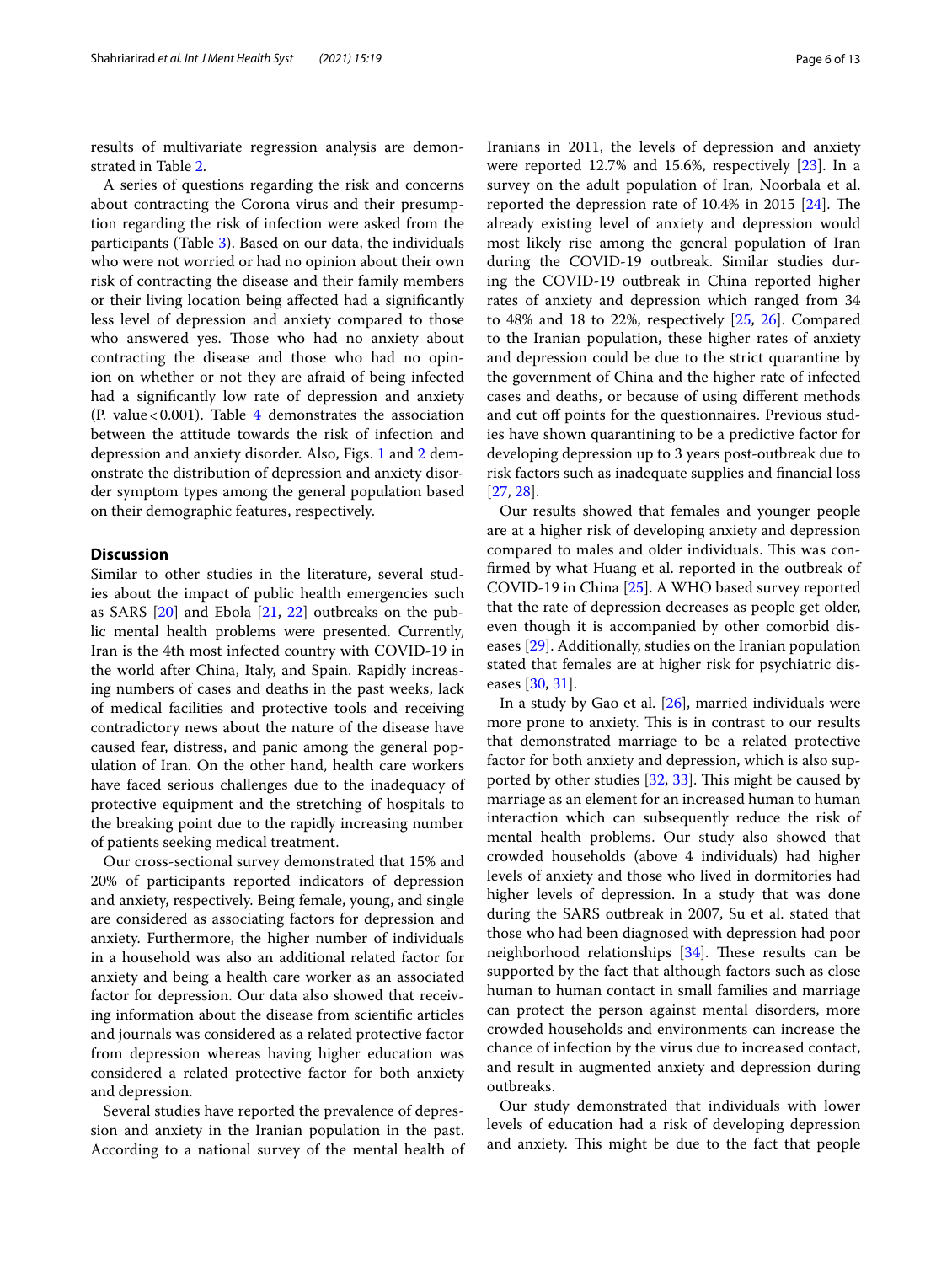| <b>Variables</b>                         | Depression  |                        |          | Anxiety     |                        |          |  |
|------------------------------------------|-------------|------------------------|----------|-------------|------------------------|----------|--|
|                                          | <b>Beta</b> | OR (CI 95%)            | P. value | <b>Beta</b> | OR (CI 95%)            | P. value |  |
| Higher age                               | $-0.030$    | $0.970(0.963 - 0.977)$ | < 0.001  | $-0.024$    | $0.976(0.970 - 0.982)$ | < 0.001  |  |
| Gender (male/female)                     | $-0.454$    | $0.635(554 - 0.728)$   | < 0.001  | $-0.362$    | $0.696(0.618 - 0.783)$ | < 0.001  |  |
| Marital status (single/married)          | 0.293       | $1.340(1.161 - 1.547)$ | < 0.001  | 0.057       | 1.059 (0.932-1.204)    | 0.379    |  |
| Higher educational level                 | 0.071       | 1.074 (0.967-1.192)    | 0.182    | $-0.047$    | $0.954(0.872 - 1.045)$ | 0.313    |  |
| Living location (home/apartment or dorm) | $-0.086$    | $0.918(0.809 - 1.041)$ | 0.180    | $-0.074$    | $0.928(0.830 - 1.038)$ | 0.192    |  |
| Positive history of travel               | 0.072       | 1.075 (0.933-1.238)    | 0.318    | $-0.051$    | $0.950(0.835 - 1.080)$ | 0.434    |  |
| Source of information (non-user/user)    |             |                        |          |             |                        |          |  |
| Television/radio                         | $-0.026$    | $0.975(0.864 - 1.100)$ | 0.679    | $-0.032$    | $0.969(0.870 - 1.079)$ | 0.561    |  |
| Social media/internet                    | $-0.006$    | 1.006 (0.854-1.185)    | 0.946    | $-0.012$    | $0.988(0.854 - 1.143)$ | 0.869    |  |
| Family or friends                        | 0.010       | $0.990(0.873 - 1.123)$ | 0.878    | 0.070       | 1.072 (0.959-1.198)    | 0.220    |  |
| Scientific articles or journals          | 0.231       | 1.260 (1.108-1.433)    | < 0.001  | 0.126       | 1.135 (1.013-1.271)    | 0.030    |  |
| Physicians and nurses                    | $-0.041$    | $0.960(0.838 - 1.101)$ | 0.560    | 0.005       | $1.005(0.891 - 1.135)$ | 0.933    |  |

<span id="page-6-0"></span>**Table 2 Multivariate regression of association between demographic characteristics and source of information with clinically signifcant depressive and anxiety symptoms during COVID-19 pandemic in Iranian population**

with higher education have better knowledge about the virus and are able to take protective measures against it and, as a result, have lower levels of depression and anxiety. This is supported by Gao et al. who presented in their study that higher educational level results in lower levels of anxiety and depression [\[26\]](#page-11-23). Additionally, those who received information about the disease from scientifc articles and journals, rather than other sources such as social media, had a lower rate of depression and anxiety. It can be inferred that evidence-based information from scientifc articles can reduce depression and anxiety by providing the reader with trustworthy information. Similar studies also reported that people who used mass media as their source of information had higher rates of depression due to "infodemic" [\[26](#page-11-23)].

Based on our data, the individuals who did not worry about the disease infecting themselves, their family members, or infecting their living place had a signifcantly less level of depression and anxiety. So, the virus jeopardizes the individual both physically and mentally. The highest concern among people with anxiety and depression was the infection of a family member. That is why most of them agreed to avoid contact with suspicious or infected surfaces and individuals. These results show that being worried about the close ones at the time of outbreak can have a burden on the mental health of individuals in society.

It is worth mentioning that based on our results, individuals believed that compared to others, they are less at the risk of contracting the virus. Similar results were also reported by Klein et al. in China [[35\]](#page-11-32). Individuals, when addressing risks that familiar and based on volitional control, tend to have a more optimistic approach towards the disease while they act more pessimistic towards risks that are less under their control and mainly afected by others [[35](#page-11-32)[–38](#page-11-33)]. Both cognitive and emotional matters including fear and worry have a signifcant attitude on managing health threats. In other words, since the individual is in control of avoiding the contraction of the disease, he or she is less anxious; since they are both worried about their dear ones and are not in control of their protective measures. This understanding and emotional bond makes the individual struggle to manage their health threats.

It seems that numerous factors are afecting the mental status of the Iranian population alongside the pandemic. Among these one can name the frm sanctions against Iran. Although sanctions against Iran have been in place for the last 40 years since the Islamic Revolution and have covered nearly all sectors, such as insurance, banks, energy, commerce, and transport  $[39]$  $[39]$ , The COVID-19 pandemic in Iran coincides with the country's ever-highest politically driven sanctions and amid a national economic downturn in which sharp spikes in the price of medication have infected over 6 million patients with complicated and chronic diseases [\[40](#page-11-35)]. Even before COVID-19, the healthcare system in Iran had felt the burden of the sanctions  $[41]$  $[41]$ . Their impact is now severe in that they restrict the capacity of the government to raise funds or import essential goods  $[42, 43]$  $[42, 43]$  $[42, 43]$  $[42, 43]$ . This issue has caused a dramatic social concern leading people to excessively purchasing and hoarding medical supplies, resulting in a shortage in other areas. Also, the pandemic had a signifcant impact on the healthcare workers with a high mortality rate [[44\]](#page-11-39) Every member of the medical staf who died from the disease was declared a martyr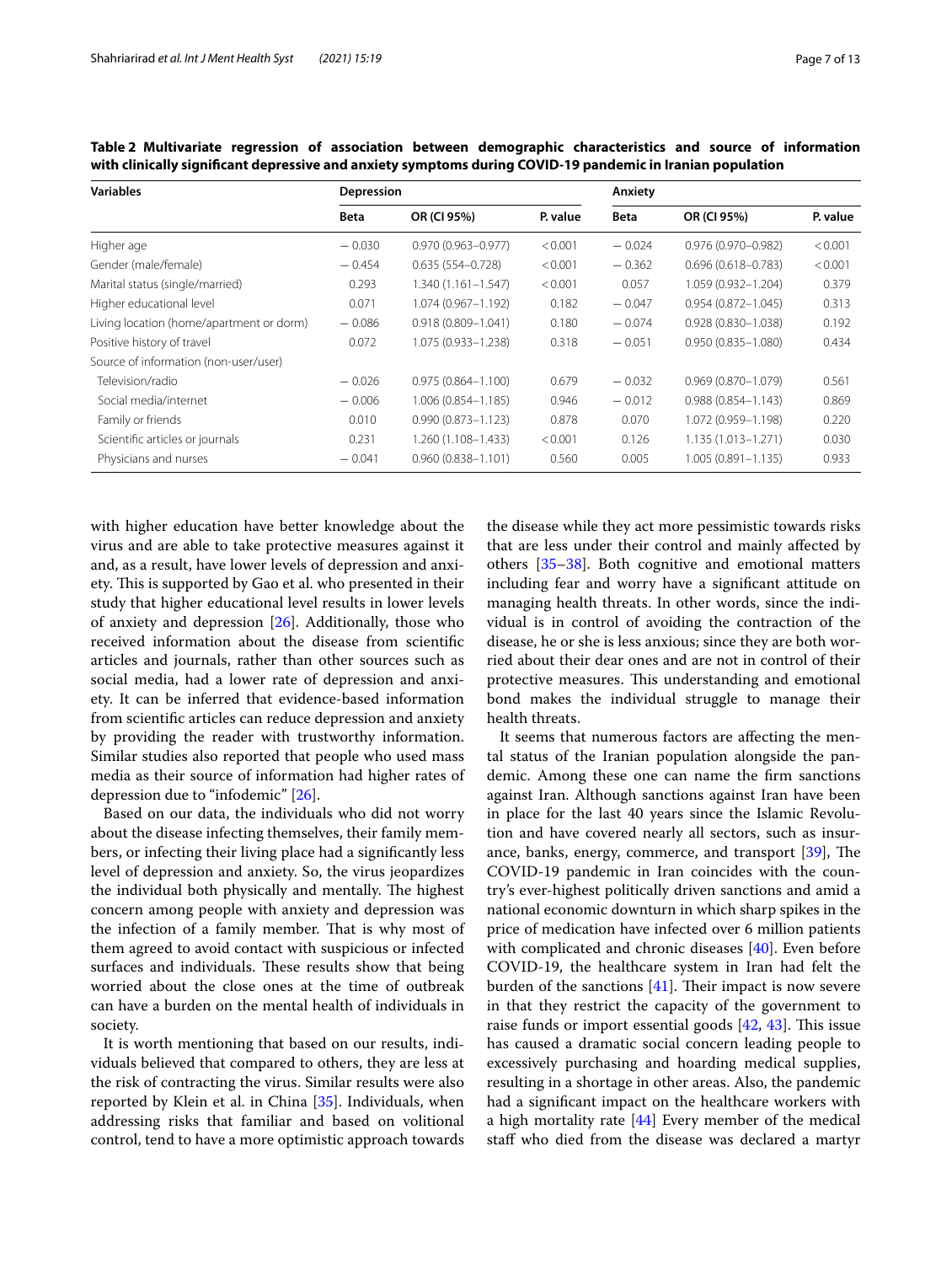|                   | Frequency                                                     | <b>Completely agree</b>                                                                                           | Agree       | No opinion  | <b>Disagree</b> | <b>Completely disagree</b> | P. value* |
|-------------------|---------------------------------------------------------------|-------------------------------------------------------------------------------------------------------------------|-------------|-------------|-----------------|----------------------------|-----------|
|                   | I'm terrified of contracting the Corona virus                 |                                                                                                                   |             |             |                 |                            |           |
| Depression        |                                                               |                                                                                                                   |             |             |                 |                            |           |
| Yes               | 1295                                                          | 381 (29.4)                                                                                                        | 533 (41.2)  | 205 (15.8)  | 107(8.3)        | 69(5.3)                    | < 0.001   |
| No                | 7296                                                          | 1104(15.1)                                                                                                        | 2959 (40.6) | 1440 (19.7) | 1094 (15)       | 699 (9.6)                  |           |
| Anxiety           |                                                               |                                                                                                                   |             |             |                 |                            |           |
| Yes               | 1733                                                          | 656 (37.9)                                                                                                        | 641 (37)    | 223 (12.9)  | 120(6.9)        | 93(5.4)                    | < 0.001   |
| No                | 6858                                                          | 829 (12.1)                                                                                                        | 2851 (41.6) | 1422 (20.7) | 1081 (15.8)     | 675 (9.8)                  |           |
|                   |                                                               | Due to the anxiety of contracting the Corona virus, I avoid going to public places                                |             |             |                 |                            |           |
| Depression        |                                                               |                                                                                                                   |             |             |                 |                            |           |
| Yes               | 1295                                                          | 529 (40.8)                                                                                                        | 487 (37.6)  | 94(7.3)     | 123(9.5)        | 62(4.8)                    | < 0.001   |
| No                | 7296                                                          | 2116 (29)                                                                                                         | 3104 (42.5) | 569 (7.8)   | 1002 (13.7)     | 505 (6.9)                  |           |
| Anxiety           |                                                               |                                                                                                                   |             |             |                 |                            |           |
| Yes               | 1733                                                          | 760 (43.9)                                                                                                        | 627 (36.2)  | 114(6.6)    | 146 (8.4)       | 86(5)                      | < 0.001   |
| No                | 6858                                                          | 1885 (27.5)                                                                                                       | 2964 (43.2) | 549 (8)     | 979 (14.3)      | 481 (7)                    |           |
|                   |                                                               | Because I am afraid of being infected by the Corona virus, I avoid shaking hands and touching suspicious surfaces |             |             |                 |                            |           |
| Depression        |                                                               |                                                                                                                   |             |             |                 |                            |           |
| Yes               | 1295                                                          | 723 (55.8)                                                                                                        | 468 (36.1)  | 46(3.6)     | 32(2.5)         | 26(2)                      | < 0.001   |
| No                | 7296                                                          | 3505 (48)                                                                                                         | 3122 (42.8) | 227(3.1)    | 244 (3.3)       | 198 (2.7)                  |           |
| Anxiety           |                                                               |                                                                                                                   |             |             |                 |                            |           |
| Yes               | 1733                                                          | 1036 (59.8)                                                                                                       | 566 (32.7)  | 63(3.6)     | 34(2)           | 34(2)                      | < 0.001   |
| No                | 6858                                                          | 3192 (46.5)                                                                                                       | 3024 (44.1) | 210(3.1)    | 242(3.5)        | 190 (2.8)                  |           |
|                   | I'm petrified that if I contract the Corona virus, I will die |                                                                                                                   |             |             |                 |                            |           |
| Depression        |                                                               |                                                                                                                   |             |             |                 |                            |           |
| Yes               | 1295                                                          | 307 (23.7)                                                                                                        | 355 (27.4)  | 250 (19.3)  | 227 (17.5)      | 156 (12)                   | < 0.001   |
| No                | 7296                                                          | 724 (9.9)                                                                                                         | 1566 (21.5) | 1606 (22.0) | 2003 (27.5)     | 1397 (19.1)                |           |
| Anxiety           |                                                               |                                                                                                                   |             |             |                 |                            |           |
| Yes               | 1733                                                          | 483 (27.9)                                                                                                        | 497 (28.7)  | 340 (19.6)  | 232 (13.4)      | 181 (10.4)                 | < 0.001   |
| <b>No</b>         | 6858                                                          | 548 (8)                                                                                                           | 1424 (20.8) | 1516 (22.1) | 1998 (29.1)     | 1372 (20)                  |           |
|                   |                                                               | I'm anxious about the chances of me getting infected with Corona virus to be high                                 |             |             |                 |                            |           |
| Depression Yes    | 1295                                                          | 134 (10.3)                                                                                                        | 288 (22.2)  | 423 (32.7)  | 340 (26.3)      | 110(8.5)                   | < 0.001   |
| <b>No</b>         | 7296                                                          | 211 (2.9)                                                                                                         | 947 (13)    | 2127 (29.2) | 2625 (36)       | 1386 (19)                  |           |
| Anxiety Yes       | 1733                                                          | 182 (10.5)                                                                                                        | 402 (23.2)  | 622 (35.9)  | 393 (22.7)      | 134(7.7)                   | < 0.001   |
| No.               | 6858                                                          | 163(2.4)                                                                                                          | 833 (12.1)  | 1928 (28.1) | 2572 (37.5)     | 1362 (19.9)                |           |
|                   |                                                               |                                                                                                                   |             |             |                 |                            |           |
| to Corona virus   | Presumption of risk of infection due                          | Frequency                                                                                                         | Agree       |             | No opinion      | <b>Disagree</b>            | P. value  |
|                   | Are you worried about contracting the Corona virus?           |                                                                                                                   |             |             |                 |                            |           |
| Depression (%)    |                                                               | 1295                                                                                                              | 840 (64.9)  |             | 209 (16.1)      | 246 (19)                   | < 0.001   |
| No depression (%) |                                                               | 7296                                                                                                              | 3691 (50.6) |             | 2307 (31.6)     | 1298 (17.8)                |           |
| Anxiety           |                                                               | 1733                                                                                                              | 1246 (71.9) |             | 211(12.2)       | 276 (15.9)                 | < 0.001   |
| No anxiety        |                                                               | 6858                                                                                                              | 3285 (38.2) |             | 1296 (18.9)     | 2277 (33.2)                |           |
|                   |                                                               | Are you anxious about your family members contracting the Corona virus?                                           |             |             |                 |                            |           |
| Depression        |                                                               | 1295                                                                                                              | 1189 (91.8) |             | 63 (4.9)        | 43(3.3)                    | < 0.001   |
| No depression     |                                                               | 7296                                                                                                              | 6234 (85.4) |             | 671 (9.2)       | 391 (5.4)                  |           |
| Anxiety           |                                                               | 1733                                                                                                              | 1630 (94.1) |             | 45(2.6)         | 58 (3.3)                   | < 0.001   |
| No anxiety        |                                                               | 6858                                                                                                              | 5793 (84.5) |             | 389 (5.7)       | 676 (9.9)                  |           |
|                   |                                                               | Are you worried about your living place getting contaminated with the Corona virus?                               |             |             |                 |                            |           |
| Depression        |                                                               | 1295                                                                                                              | 1105 (85.3) |             | 86(6.6)         | 104(8)                     | < 0.001   |
| No depression     |                                                               | 7296                                                                                                              | 5436 (74.5) |             | 659 (9)         | 1201 (16.5)                |           |
| Anxiety           |                                                               | 1733                                                                                                              | 1547 (89.3) |             | 74 (4.3)        | 112(6.5)                   | < 0.001   |
| No anxiety        |                                                               | 6858                                                                                                              | 4994 (72.8) |             | 671 (9.8)       | 1193 (17.4)                |           |

# <span id="page-7-0"></span>**Table 3 Questions regarding the risk and concerns of the general population about contracting the Corona virus**

<sup>a</sup> Chi-square test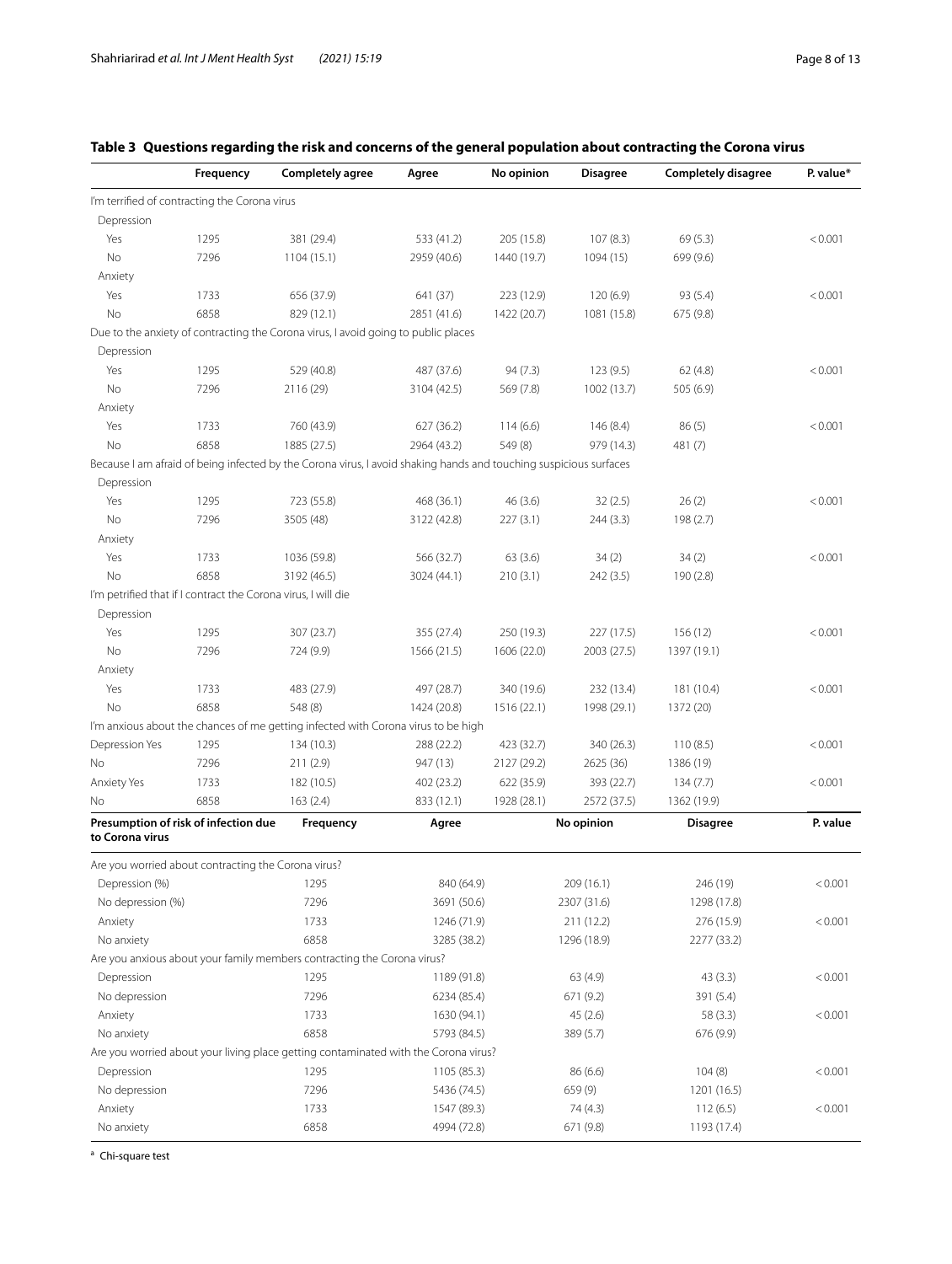|                  | Frequency | <b>Depressive</b><br>symptoms (%)                   | No depression (%)                                                                   | OR <sup>b</sup> (95% CI) | Anxiety<br>symptoms<br>(%) | No anxiety (%) | OR (95% CI)           |
|------------------|-----------|-----------------------------------------------------|-------------------------------------------------------------------------------------|--------------------------|----------------------------|----------------|-----------------------|
|                  |           | Are you worried about contracting the Corona virus? |                                                                                     |                          |                            |                |                       |
| Yes <sup>a</sup> | 4531      | 840 (64.9)                                          | 3691 (50.6)                                                                         |                          | 1246 (71.9)                | 3285 (47.9)    |                       |
| <b>No</b>        | 2553      | 246 (19)                                            | 2307 (31.6)                                                                         | $2.13(1.84 - 2.48)^*$    | 276 (15.9)                 | 2277 (33.2)    | $3.13(2.72 - 3.60)^*$ |
| No opinion       | 1507      | 209 (16.1)                                          | 1298 (17.8)                                                                         | $1.41(1.20-1.67)^{*}$    | 211(12.2)                  | 1296 (18.9)    | 2.33 (1.99-2.73)*     |
|                  |           |                                                     | Are you anxious about your family members contracting the Corona virus?             |                          |                            |                |                       |
| Yes <sup>a</sup> | 7423      | 1189 (91.8)                                         | 6234 (85.4)                                                                         |                          | 1630 (94.1)                | 5793 (84.5)    |                       |
| <b>No</b>        | 734       | 63(4.9)                                             | 671(9.2)                                                                            | $2.03(1.56 - 2.65)^*$    | 58(3.3)                    | 676 (9.9)      | 3.28 (2.49-4.31)*     |
| No opinion       | 434       | 43(3.3)                                             | 391 (5.4)                                                                           | $1.73(1.26 - 2.39)^*$    | 45(2.6)                    | 389 (5.7)      | 2.43 (1.78-3.33)*     |
|                  |           |                                                     | Are you worried about your living place getting contaminated with the Corona virus? |                          |                            |                |                       |
| Yes <sup>a</sup> | 6541      | 1105 (85.3)                                         | 5436 (74.5)                                                                         |                          | 1547 (89.3)                | 4994 (72.8)    |                       |
| <b>No</b>        | 1305      | 104(8)                                              | 1201 (16.5)                                                                         | 2.35 (1.90-2.90)*        | 112(6.5)                   | 1193 (17.4)    | 3.30 (2.70-4.04)*     |
| No opinion       | 745       | 86(6.6)                                             | 659(9)                                                                              | $1.56(1.23 - 1.97)^*$    | 74(4.3)                    | 671 (9.8)      | 2.81 (2.20-3.60)*     |

<span id="page-8-0"></span>**Table 4 Distribution of clinically signifcant depressive and anxiety symptoms among the Iranian general population based on their presumption regarding the risk of infection**

<sup>a</sup> Indicate reference level

<sup>b</sup> Indicator of unadjusted odds ratio based on Chi-square test

\*Signifcantly compared to the reference level

and a national hero; this refected the moral dimension of the issue and helped strengthen eforts to combat the disease and win public support for health workers.

Among the other factors is the army which adopted a wartime attitude. All religious ceremonies, including religious congregations and masses and Friday prayers, were closed along with universities and schools, entertainment centers, theatres, cinemas, and sporting events and gymnasiums; car and real estate transactions decreased; hotels and accommodation centers received nearly zero guests  $[45]$  $[45]$ . This causes the public to be deprived of entertainment centers, as well as impacting the religious population worshiping habits, as Iran is amongst the religious countries in the Middle East, which one cannot deny the efects of these factors on the individuals' mental health.

Of course, the COVID-19 pandemic in Iran also led to good events, one of which was greater popular solidarity. There was not one report in Iran about the invasion or looting of shops. People also disinfected passages and ATMs. Some landlords forgave the rental payment, and household workshops were opened to produce masks. Around the same period, people formed an intimate bond with the health care professionals, and several retailers also ofered health care staff discounts. Threats changed into opportunities. Pollution decreased in some cities and the Islamic Republic of Iran Broadcasting motivated people to read books and watch movies. The release of several inmates was also good news. However, on the other hand, some disasters took place, such as misinformation on social media regarding the impact of consuming alcohol on disease prevention—and since alcoholic drinks are illegal in Iran—caused numerous deaths and methanol poisoning in diferent cities, especially in southern Iran [[46](#page-12-1)]. As hospitals faced a lack of ICU beds for COVID-19 patients, alcohol poisoning doubled the burden on healthcare and medical systems. Also, on March 28, inmates in several prisons were distressed enough that they clashed with guards, set fre to prisons, and somehow escaped. Jahanshahi et al. suggest that adults in Iran sufer more distress than adults in China, with levels of distress predicted by various factors [[47\]](#page-12-2). Our survey in Iran was conducted during the early days of the reported outbreak, however, it is still hard to evaluate the efect of the policies exercised by the government and people on the populations' mental health status, however, one cannot deny that special attention should be given regarding safeguarding the populations mental alongside their physical health to avoid longlasting and even permanent consequences.

As the fnal point, the results of this study shed light on the unseen burden of COVID-19 outbreak on the mental health of the general population of Iran. Although locking down the cities can have a good efect on controlling the spread of the disease, it can also lead to more serious mental health problems in that area. Health authorities should be aware of this burden and be prepared to take immediate action whenever needed, particularly targeting groups at higher risks such as younger and female individuals. Furthermore, the implantation of preventive measures, especially for these risk groups, could be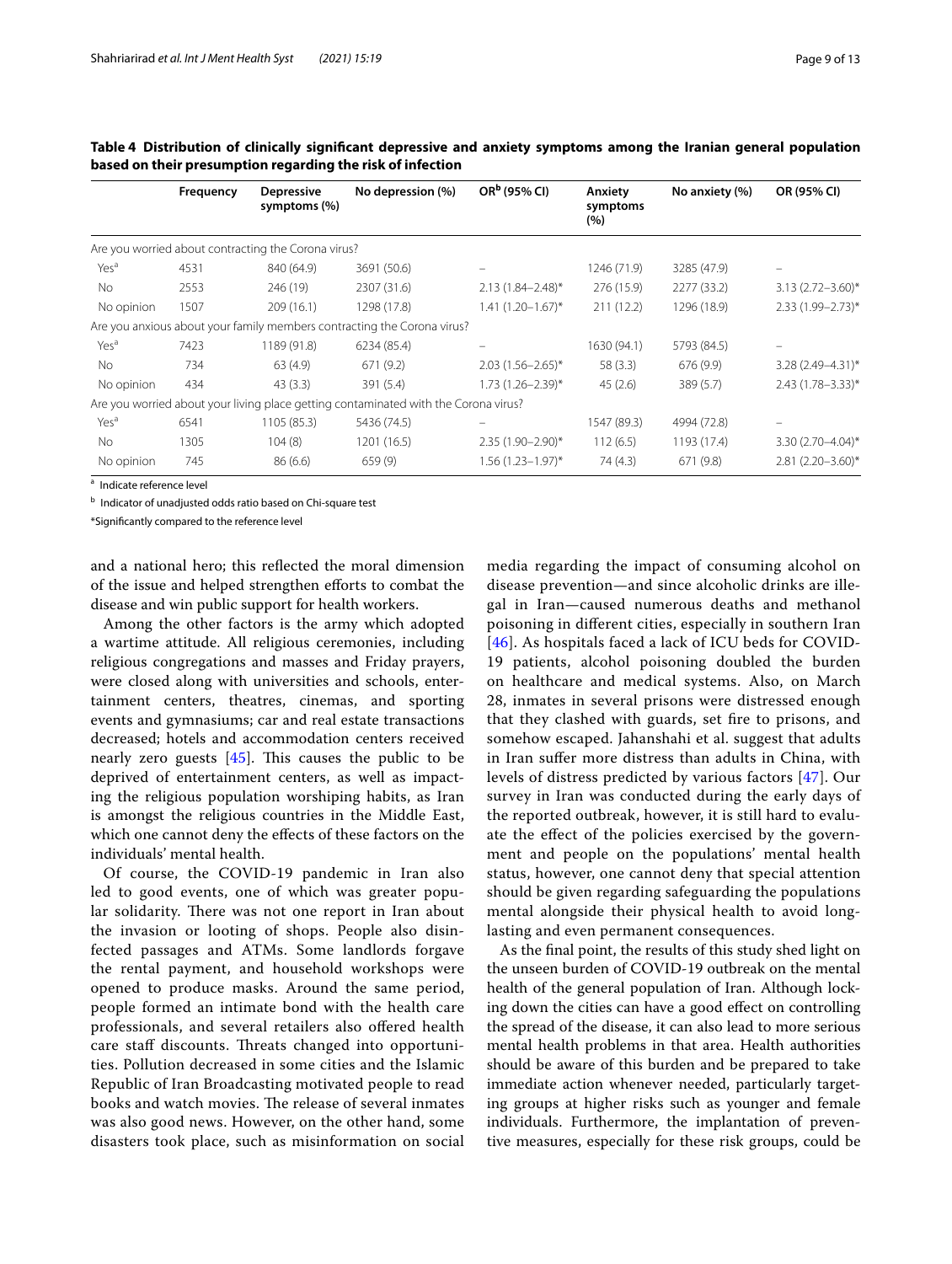

<span id="page-9-0"></span>benefcial for further similar situations and public health emergencies [\[48\]](#page-12-3).

One of the strengths of our study was the signifcant number of participants in the early days of the outbreak. On the other hand, this study has several limitations too. Firstly, the study was cross-sectional which makes it difficult to precisely explain causal relationships. Therefore, further longitudinal studies are essential to be conducted in the future. Secondly, since SARS-CoV-2 can be transmitted via droplets or close contacts, a web-based approach was adapted for this study. However, there are several selection biases such as illiteracy and the absence of internet access and an over-representation of females and higher-educated individuals. Since educational attainment and occupation are frequently considered as proxy measures of socioeconomic status [[49\]](#page-12-4), our results can only be comprehensive to relatively high socioeconomic status, particularly female Iranians. Moreover, no data regarding the previous mental health status of individuals were obtained nor any pre-pandemic mental health data assessments were available for comparison.

# **Conclusion**

In conclusion, this study identifed a major mental health burden on public health during the time of the COVID-19 outbreak in Iran. Females and younger adults are at higher risk of developing mental health problems compared to those who have higher education and those who obtain their information about the disease from scientifc articles and journals. Therefore, establishing a targeted mental health support program, surveillance, and monitoring of consequences of psychological problems during the time of public emergencies such as disease outbreaks is advised.

#### **Supplementary Information**

The online version contains supplementary material available at [https://doi.](https://doi.org/10.1186/s13033-021-00445-3) [org/10.1186/s13033-021-00445-3](https://doi.org/10.1186/s13033-021-00445-3).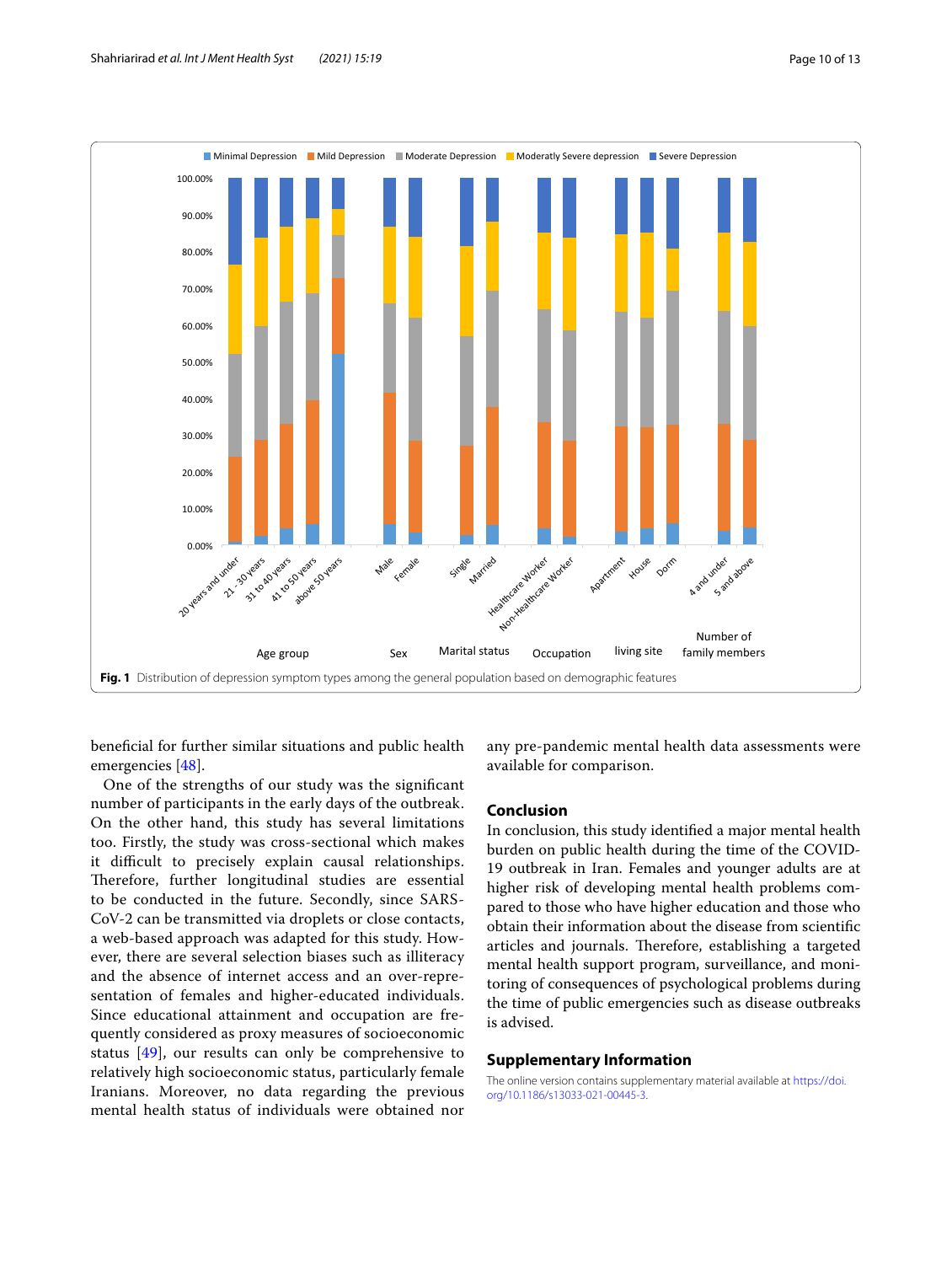

<span id="page-10-3"></span><span id="page-10-2"></span>**Additional fle 1:** Distribution of depression and general anxiety among the Iranian general population based on province.

#### **Acknowledgements**

The authors would like to appreciate Bahador Sarkari for academically and grammatically editing the manuscript.

#### **Authors' contributions**

AE, RS, and AB designed the study. AE, RS, and KR collected the data. AM and RS carried out the statistical analysis. AE drafted the manuscript. RS revised and proofread the manuscript. All authors read and approved the fnal version of the manuscript.

#### **Funding**

No funding source was used for this study.

#### **Availability of data and materials**

Data are attached as supplementary materials, and information related to the study is in the manuscript. Please contact the corresponding author for any further data.

#### **Ethics approval and consent to participate**

The present study was approved by the Medical Ethics Committee of Shiraz University of Medical Sciences with the code number IR.sums.med. rec.1398.669. The purpose of this research was completely explained to the participants and Participants were assured that their information will be kept confdential by the researcher. Written consent from the participants was acquired and they agreed to participate in the study by reviewing the cover page of the questionnaire and clicking on the provided link. Furthermore,

regarding participants below 18 years of age, consent from a parent or guardian on behalf of the participant was obtained through the online questionnaire.

#### **Consent for publication**

Not applicable.

#### **Competing interests**

Authors have no competing interests and fnancial relationships with commercial interests.

#### **Author details**

<sup>1</sup> Thoracic and Vascular Surgery Research Center, Shiraz University of Medical Sciences, Zand Street, Shiraz, Iran. <sup>2</sup> Student Research Committee, Shiraz University of Medical Sciences, Shiraz, Iran. 3 Substance Abuse Research Center, Shiraz University of Medical Sciences, Shiraz, Iran. 4 Non-Communicable Diseases Research Center, Shiraz University of Medical Sciences, Shiraz, Iran.

#### Received: 26 June 2020 Accepted: 18 February 2021 Published online: 27 February 2021

#### **References**

- <span id="page-10-0"></span>1. Organization WH. Statement on the second meeting of the International Health Regulations (2005) Emergency Committee regarding the outbreak of novel coronavirus (2019-nCoV). Retrieved; 2020.
- <span id="page-10-1"></span>2. Organization WH. Clinical management of severe acute respiratory infection when Middle East respiratory syndrome coronavirus (MERS-CoV)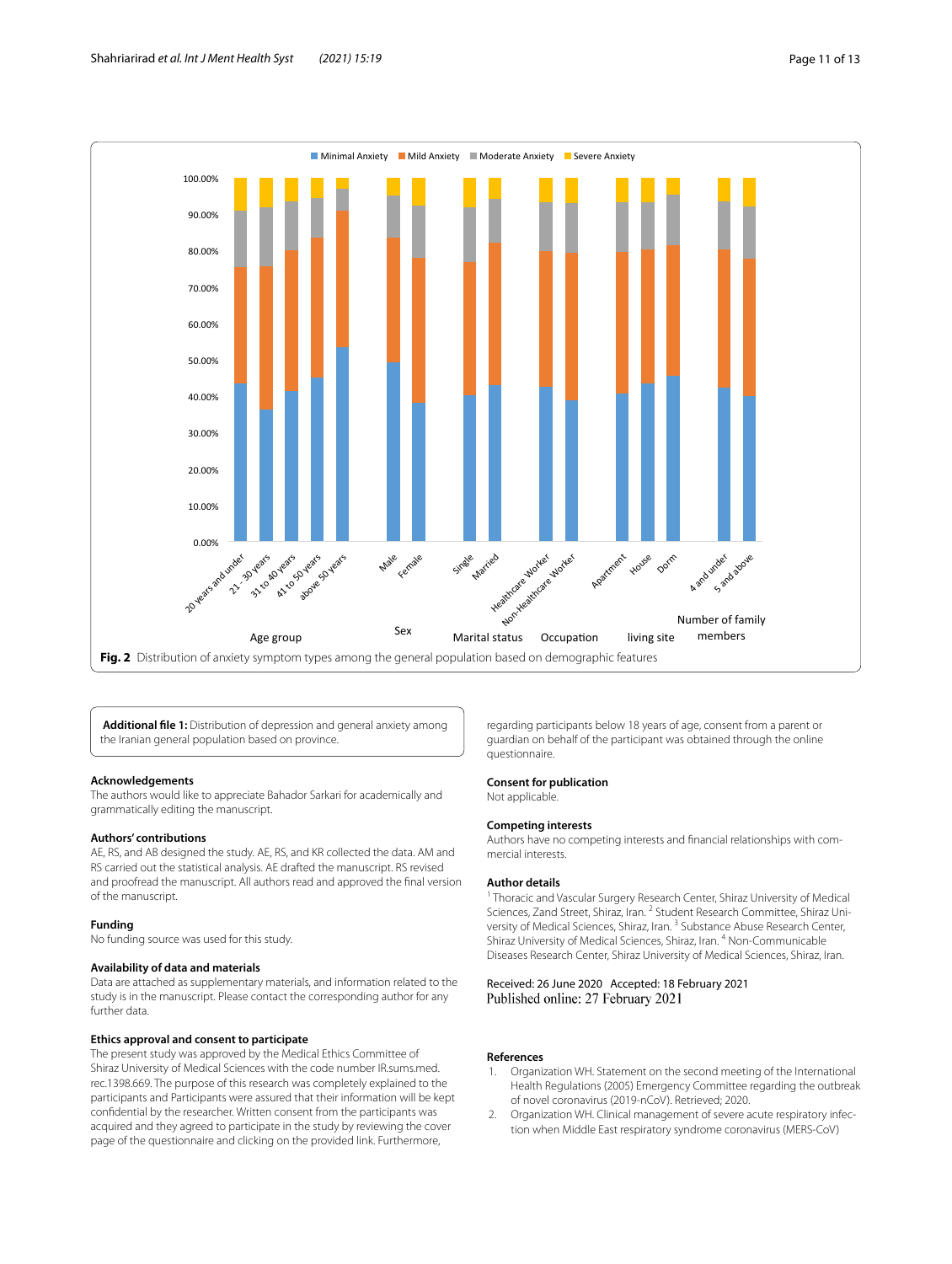infection is suspected: interim guidance. World Health Organization; 2019.

- <span id="page-11-0"></span>3. BNO News. WORLDTracking coronavirus: Map, data and timeline 2020, Feb 26. Available from: [https://bnonews.com/index.php/2020/02/the](https://bnonews.com/index.php/2020/02/the-latest-coronavirus-cases/)[latest-coronavirus-cases/.](https://bnonews.com/index.php/2020/02/the-latest-coronavirus-cases/) Accessed 19 August 2020.
- <span id="page-11-1"></span>4. Xiao CJPI. A novel approach of consultation on 2019 novel coronavirus (COVID-19)-related psychological and mental problems: structured letter therapy. Psychiatry Investig. 2020;17(2):175–6. [https://doi.org/10.30773/](https://doi.org/10.30773/pi.2020.0047) [pi.2020.0047](https://doi.org/10.30773/pi.2020.0047).
- <span id="page-11-2"></span>5. Shahriarirad R, Khodamoradi Z, Erfani A, Hosseinpour H, Ranjbar K, Emami Y, Mirahmadizadeh A, Lotf M, Yeganeh BS, Nejad AD, Hemmati A. Epidemiological and clinical features of 2019 novel coronavirus diseases (COVID-19) in the South of Iran. BMC Infect Dis. 2020;20(1):1–2.
- <span id="page-11-3"></span>6. Anadolu Agency. Iran confrms frst two deaths from coronavirus 2020, Feb 19. Available from: [https://www.aa.com.tr/en/health/iran-confrms](https://www.aa.com.tr/en/health/iran-confirms-first-two-deaths-from-coronavirus/1738679)[frst-two-deaths-from-coronavirus/1738679](https://www.aa.com.tr/en/health/iran-confirms-first-two-deaths-from-coronavirus/1738679). Accessed 21 August 2020.
- <span id="page-11-4"></span>7. Moghanibashi-Mansourieh A. Assessing the anxiety level of Iranian general population during COVID-19 outbreak. Asian J Psychiatr. 2020;18:102076.<https://doi.org/10.1016/j.ajp.2020.102076>.
- <span id="page-11-5"></span>8. Park S-C, Park YCJPI. Mental health care measures in response to the 2019 novel coronavirus outbreak in Korea. Psychiatry Investig. 2020;17(2):85–6. [https://doi.org/10.30773/pi.2020.0058.](https://doi.org/10.30773/pi.2020.0058)
- <span id="page-11-6"></span>9. Mirahmadizadeh A, Ranjbar K, Shahriarirad R, Erfani A, Ghaem H, Jafari K, Rahimi T (2020) Evaluation of students' attitude and emotions towards the sudden closure of schools during the COVID-19 pandemic: a crosssectional study. BMC Psychology 8(1)
- <span id="page-11-7"></span>10. Lau JT, Yang X, Tsui HY, Pang E, Wing YK. Positive mental healthrelated impacts of the SARS epidemic on the general public in Hong Kong and their associations with other negative impacts. J Infection. 2006;53(2):114–24. <https://doi.org/10.1016/j.jinf.2005.10.019>.
- <span id="page-11-8"></span>11. Lee SM, Kang WS, Cho AR, Kim T, Park JK. Psychological impact of the 2015 MERS outbreak on hospital workers and quarantined hemodialysis patients. Compr Psychiatry. 2018;1(87):123–7. [https://doi.org/10.1016/j.](https://doi.org/10.1016/j.comppsych.2018.10.003) [comppsych.2018.10.003.](https://doi.org/10.1016/j.comppsych.2018.10.003)
- <span id="page-11-9"></span>12. Zhong B-L, Luo W, Li H-M, Zhang Q-Q, Liu X-G, Li W-T, *et al*. Knowledge, attitudes, and practices towards COVID-19 among Chinese residents during the rapid rise period of the COVID-19 outbreak: a quick online cross-sectional survey. Intern J Biolog Sci. 2020;16(10):1745–52.
- <span id="page-11-10"></span>13. Naeinian MR, Shaeiri MR, Sharif M, Hadian M. To study reliability and validity for a brief measure for assessing generalized anxiety disorder (GAD-7). Sci J Clinic Psychol Personal. 2011;2(4):41–50.
- <span id="page-11-11"></span>14. Spitzer RL, Kroenke K, Williams JB, *et al*. A brief measure for assessing generalized anxiety disorder: the GAD-7. Arch Intern Med. 2006;166(10):1092–7.<https://doi.org/10.1001/jama.282.18.1737>.
- <span id="page-11-12"></span>15. Kroenke K, Spitzer RL, Williams JB, *et al*. Anxiety disorders in primary care: prevalence, impairment, comorbidity, and detection. Ann Intern Med. 2007;146(5):317–25. [https://doi.org/10.7326/0003-4819-146-5-20070](https://doi.org/10.7326/0003-4819-146-5-200703060-00004) [3060-00004.](https://doi.org/10.7326/0003-4819-146-5-200703060-00004)
- <span id="page-11-13"></span>16. Dadfar M, Kalibatseva Z, Lester DJ. Reliability and validity of the Farsi version of the patient health questionnaire-9 (PHQ-9) with Iranian psychiatric outpatients. Trends Psychiatry Psychother. 2018;40(2):144–51. [https](https://doi.org/10.1590/2237-6089-2017-0116) [://doi.org/10.1590/2237-6089-2017-0116](https://doi.org/10.1590/2237-6089-2017-0116).
- <span id="page-11-14"></span>17. Ardestani MS, Ashtiani RD, Rezaei Z, *et al*. Validation of Persian version of PHQ-9 for diagnosis of major depressive episode in psychiatric wards in IRAN. Int J Appl Behav. 2019;5(2):1–8. [https://doi.org/10.22037/ijabs](https://doi.org/10.22037/ijabs.v5i2.21094) [.v5i2.21094.](https://doi.org/10.22037/ijabs.v5i2.21094)
- <span id="page-11-15"></span>18. Spitzer RL, Kroenke K, Williams JB, *et al*. Validation and utility of a self-report version of PRIME-MD: the PHQ primary care study. JAMA. 1999;282(18):1737–44. <https://doi.org/10.1001/jama.282.18.1737>.
- <span id="page-11-16"></span>19. Kroenke K, Spitzer RL, Williams JBJ. The PHQ-9: validity of a brief depression severity measure. J Gen Intern Med. 2001;16(9):606–13. [https://doi.](https://doi.org/10.1046/j.1525-1497.2001.016009606.x) [org/10.1046/j.1525-1497.2001.016009606.x](https://doi.org/10.1046/j.1525-1497.2001.016009606.x).
- <span id="page-11-17"></span>20. Mak IWC, Chu CM, Pan PC, *et al*. Long-term psychiatric morbidities among SARS survivors. Gen Hosp Psychiatry. 2009;31(4):318–26. [https://](https://doi.org/10.1016/j.genhosppsych.2009.03.001) [doi.org/10.1016/j.genhosppsych.2009.03.001](https://doi.org/10.1016/j.genhosppsych.2009.03.001).
- <span id="page-11-18"></span>21. Shultz JM, Baingana F, Neria YJJ. The 2014 Ebola outbreak and mental health: current status and recommended response. JAMA. 2015;313(6):567–8. [https://doi.org/10.1001/jama.2014.17934.](https://doi.org/10.1001/jama.2014.17934)
- <span id="page-11-19"></span>22. Ji D, Ji Y-J, Duan X-Z, *et al*. Prevalence of psychological symptoms among Ebola survivors and healthcare workers during the 2014–2015

Ebola outbreak in Sierra Leone: a cross-sectional study. Oncotarget. 2017;8(8):12784. [https://doi.org/10.18632/oncotarget.14498.](https://doi.org/10.18632/oncotarget.14498)

- <span id="page-11-20"></span>23. Vandad Sharif M, Hajebi A, Radgoodarzi RJ. Twelve-month prevalence and correlates of psychiatric disorders in Iran: the Iranian Mental Health Survey, 2011. Arch Iran Med. 2015;18(2):76. [https://doi.org/10.15182/](https://doi.org/10.15182/aim.004) [aim.004](https://doi.org/10.15182/aim.004).
- <span id="page-11-21"></span>24. Noorbala AA, Faghihzadeh S, Kamali K, et al. Mental Health Survey of the Iranian adult population in 2015. Arch Iran Med. 2017;20(3).
- <span id="page-11-22"></span>25. Huang Y, Zhao NJ. Generalized anxiety disorder, depressive symptoms and sleep quality during COVID-19 epidemic in China: a web-based cross-sectional survey. MedRxiv. 2020. [https://doi.](https://doi.org/10.1101/2020.02.19.20025395) [org/10.1101/2020.02.19.20025395.](https://doi.org/10.1101/2020.02.19.20025395)
- <span id="page-11-23"></span>26. Gao J, Zheng P, Jia Y et al. Mental health problems and social media exposure during COVID-19 outbreak. Available at SSRN 3541120. 2020 Feb 17. <https://doi.org/10.2139/ssrn.3541120>.
- <span id="page-11-24"></span>27. Jeong H, Yim HW, Song Y-J, *et al*. Mental health status of people isolated due to middle east respiratory syndrome. Epidemiol Health. 2016;38:e2016048.<https://doi.org/10.4178/epih.e2016048>.
- <span id="page-11-25"></span>28. Liu S, Yang L, Zhang C, *et al*. Online mental health services in China during the COVID-19 outbreak. Lancet Psychiatry. 2020;7(4):e17–8. [https://](https://doi.org/10.1016/S2215-0366(20)30077-8) [doi.org/10.1016/S2215-0366\(20\)30077-8.](https://doi.org/10.1016/S2215-0366(20)30077-8)
- <span id="page-11-26"></span>29. Kessler RC, Birnbaum HG, Shahly V, et al. Age diferences in the prevalence and co-morbidity of DSM-IV major depressive episodes: results from the WHO World Mental Health Survey Initiative. Depress Anxiety. 2010;27(4):351–64. [https://doi.org/10.1002/da.20634.](https://doi.org/10.1002/da.20634)
- <span id="page-11-27"></span>30. Modabernia M, Shodjai TH, Moosavi S-R, et al. The prevalence of depression among high school and preuniversity adolescents: Rasht, northern Iran. Arch Iran Med. 2007;141–146. <https://doi.org/10.7102/AIM.003>
- <span id="page-11-28"></span>31. Mohammadi M-R, Davidian H, Noorbala AA, *et al*. An epidemiological survey of psychiatric disorders in Iran. Clin Pract Epidemiol Ment Health. 2005;1(1):16. <https://doi.org/10.1186/1745-0179-1-16>.
- <span id="page-11-29"></span>32. Stordal E, Bjartveit Krüger M, Dahl NH, *et al*. Depression in relation to age and gender in the general population: the Nord-Trøndelag Health Study (HUNT). Acta Psychiatr. 2001;104(3):210–6. [https://doi.org/10.103](https://doi.org/10.1034/j.1600-0447.2001.00130.x) [4/j.1600-0447.2001.00130.x](https://doi.org/10.1034/j.1600-0447.2001.00130.x).
- <span id="page-11-30"></span>33. Vicente B, Kohn R, Rioseco P, *et al*. Population prevalence of psychiatric disorders in Chile: 6-month and 1-month rates. Br J Psychiatry. 2004;184(4):299–305.<https://doi.org/10.1192/bjp.184.4.299>.
- <span id="page-11-31"></span>34. Su T-P, Lien T-C, Yang C-Y, *et al*. Prevalence of psychiatric morbidity and psychological adaptation of the nurses in a structured SARS caring unit during outbreak: a prospective and periodic assessment study in Taiwan. J Psychiatr Res. 2007;41(1–2):119–30. [https://doi.org/10.1016/j.jpsychires](https://doi.org/10.1016/j.jpsychires.2005.12.006) [.2005.12.006.](https://doi.org/10.1016/j.jpsychires.2005.12.006)
- <span id="page-11-32"></span>35. Klein WM, Weinstein ND. Social comparison and unrealistic optimism about personal risk. Health, coping, and well-being: perspectives from social comparison theory. 1997;25–61.
- 36. Sjöberg L. Factors in risk perception. Risk Anal. 2000;20(1):1–12. [https://](https://doi.org/10.1111/0272-4332.00001) [doi.org/10.1111/0272-4332.00001.](https://doi.org/10.1111/0272-4332.00001)
- 37. Weinstein ND. Why it won't happen to me: perceptions of risk factors and susceptibility. Health Psychol. 1984;3(5):431. [https://doi.](https://doi.org/10.1037/0278-6133.3.5.431) [org/10.1037/0278-6133.3.5.431](https://doi.org/10.1037/0278-6133.3.5.431).
- <span id="page-11-33"></span>38. Weinstein ND. The precaution adoption process. Health Psychol. 1988;7(4):355. [https://doi.org/10.1037/0278-6133.7.4.355.](https://doi.org/10.1037/0278-6133.7.4.355)
- <span id="page-11-34"></span>39. Gorji A. Sanctions against Iran: the impact on Health Services. Iran J Public Health. 2014;43(3):381–2.
- <span id="page-11-35"></span>40. Gorji A. Health care: medical supplies in Iran hit by sanctions. Nature. 2013;495(7441):314. [https://doi.org/10.1038/495314a.](https://doi.org/10.1038/495314a)
- <span id="page-11-36"></span>41. Danaei G, Harirchi I, Sajadi HS, Yahyaei F, Majdadeh R. The harsh efects of sanctions on Iranian health. Lancet. 2019;394(10197):468–9. [https://doi.](https://doi.org/10.1016/S0140-6736(19)31763-5) [org/10.1016/S0140-6736\(19\)31763-5.](https://doi.org/10.1016/S0140-6736(19)31763-5)
- <span id="page-11-37"></span>42. Murphy A, Abdi Z, Harirchi I, McKee M, Ahmadnezhad E. Economic sanctions and Iran's capacity to respond to COVID-19. Lancet Public Health. 2020;5(5):e254. [https://doi.org/10.1016/S2468-2667\(20\)30083-9](https://doi.org/10.1016/S2468-2667(20)30083-9).
- <span id="page-11-38"></span>43. Takian A, Raoof A, Kazempour-Ardebili S. COVID-19 battle during the toughest sanctions against Iran. Lancet (London, England). 2020;395(10229):1035. [https://doi.org/10.1016/S0140-6736\(20\)30668-1](https://doi.org/10.1016/S0140-6736(20)30668-1).
- <span id="page-11-39"></span>Sabetian G, Moghadami M, Haghighi LH, Fallahi MJ, Shahriarirad R, Asmarian N, Moeini YS. COVID-19 infection among healthcare workers: a cross-sectional study in southwest Iran.